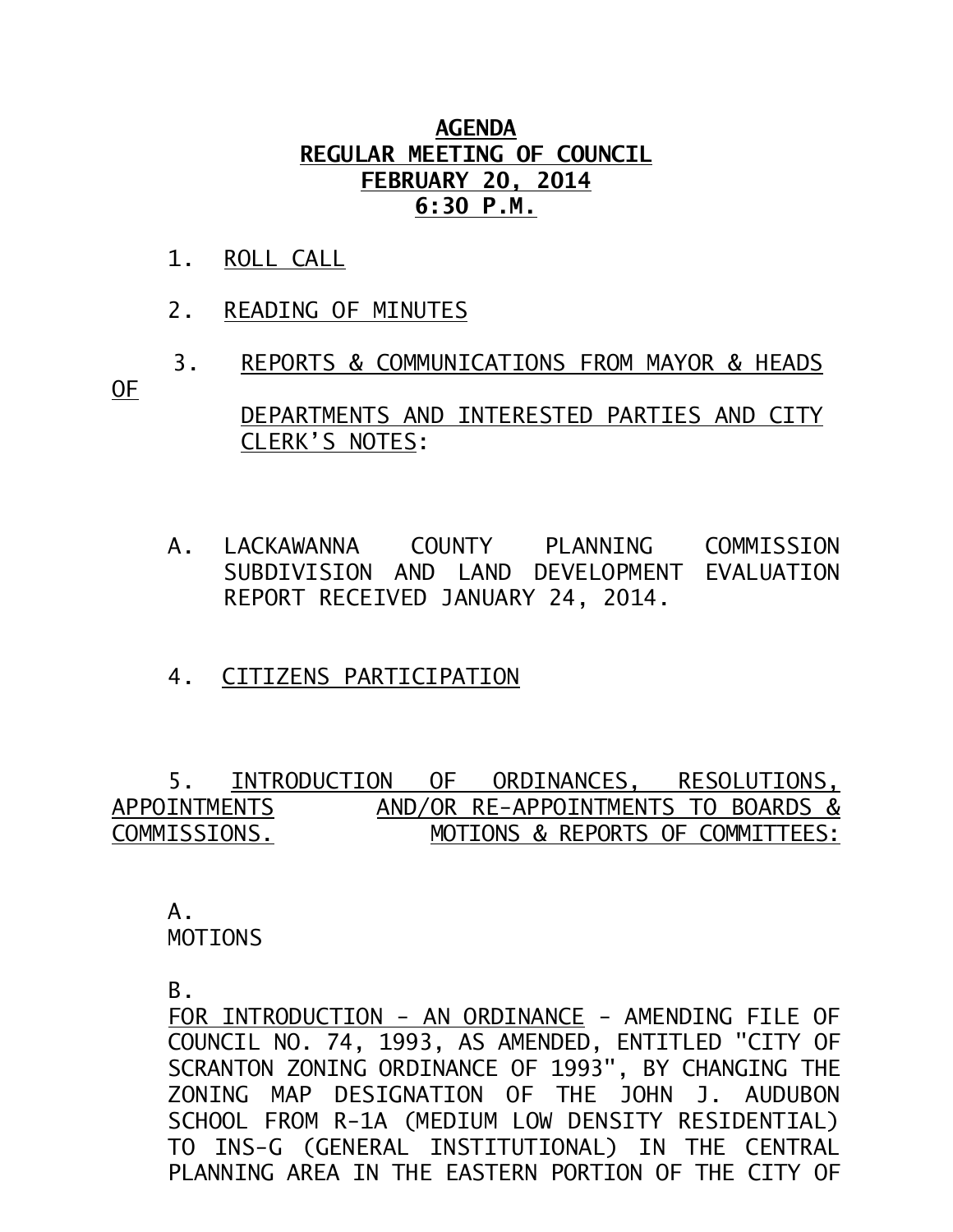C.

FOR INTRODUCTION - A RESOLUTION – APPOINTMENT OF EMMANUEL JOHNSON, 1007 SCRANTON STREET, SCRANTON, PENNSYLVANIA, 18504 AS A MEMBER OF THE SCRANTON MUNICIPAL RECREATION AUTHORITY. MR. JOHNSON WILL BE REPLACING CAROL OLESKI WHOSE TERM EXPIRED DECEMBER 31, 2013. MR. JOHNSON'S TERM WILL EXPIRE DECEMBER 31, 2018.

D.

FOR INTRODUCTION - A RESOLUTION – APPOINTMENT OF TIMOTHY PERRY, 2325 BIRNEY AVENUE, SCRANTON, PENNSYLVANIA, 18505 AS A MEMBER OF THE BOARD OF THE SCRANTON REDEVELOPMENT AUTHORITY. MR. PERRY WILL BE REPLACING PETER RIEBE WHOSE TERM EXPIRED ON FEBRUARY 4, 2010. MR. PERRY'S TERM WILL EXPIRE ON FEBRUARY 4, 2015.

## 6. CONSIDERATION OF ORDINANCES - READING BY TITLE

 $\equiv$ 

A. NO BUSINESS AT THIS TIME.

## 7. FINAL READING OF RESOLUTIONS AND ORDINANCES-

A.

FOR CONSIDERATION BY THE COMMITTEE ON RULES -FOR ADOPTION – RESOLUTION NO. 25, 2014 - APPOINTMENT OF THOMAS BORTHWICK, 719 NORTH SUMNER AVENUE, SCRANTON, PENNSYLVANIA, 18504 AS VICE-CHAIRMAN OF THE BOARD OF THE SCRANTON PARKING AUTHORITY. MR. BORTHWICK WILL BE REPLACING WAYNE HILLER WHO RESIGNED EFFECTIVE FEBRUARY 3, 2014. MR. BORTHWICK'S TERM WILL EXPIRE ON JUNE 1, 2016.